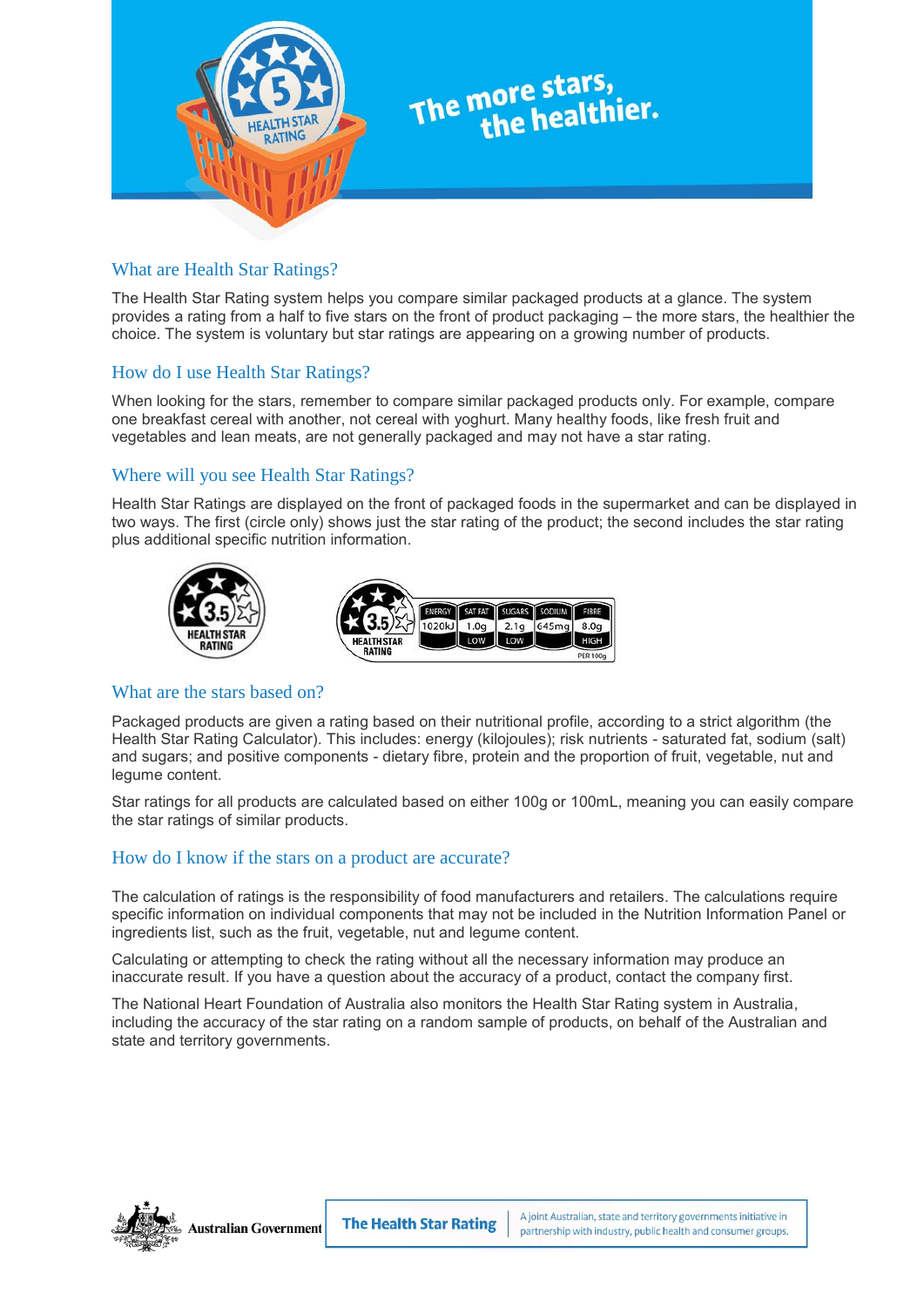# Choosing a healthy diet

Health Star Ratings are only one tool to assist you in following a healthy diet. A high star rating doesn't necessarily mean the product provides for a complete and balanced diet, should replace other healthy foods or can be eaten often or in large quantities.

The Australian Dietary Guidelines provide advice on the amounts and kinds of foods that we need to eat for health and wellbeing. The guidelines recommend eating a wide variety of nutritious foods every day and drinking plenty of water. See the Australian Guide to Healthy Eating on the next page for further information.